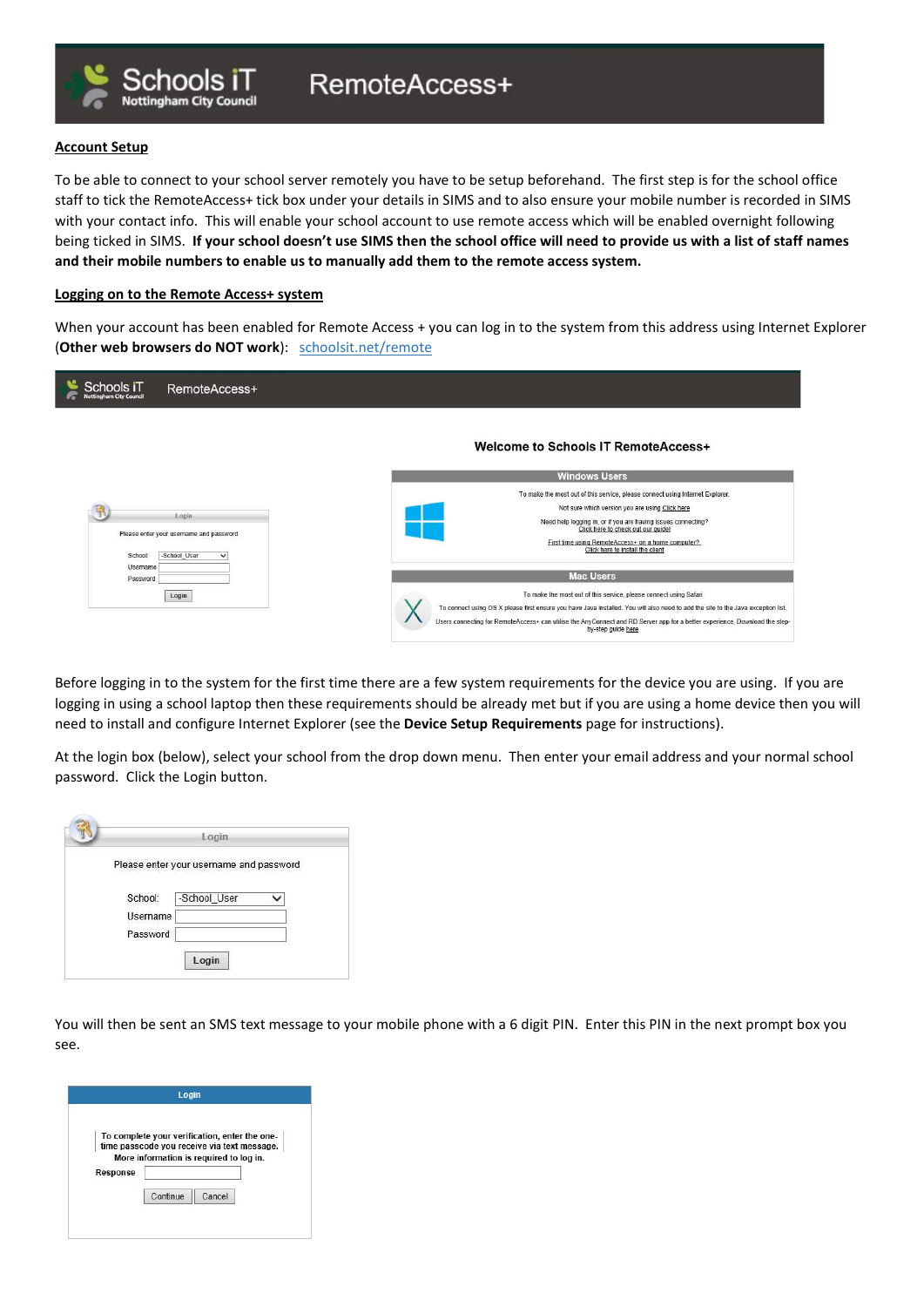After logging in to the system you will then see a link for the remote access server.

| Schools iT<br><b>Nottingham City Council</b> | RemoteAccess+                                                                                                                  |
|----------------------------------------------|--------------------------------------------------------------------------------------------------------------------------------|
| Logout                                       | <b>SALE</b>                                                                                                                    |
| PLEASE NOTE                                  |                                                                                                                                |
|                                              | IF YOU GET STUCK ON A WHITE SCREEN AFTER CLICKING THE BELOW BOOKMARK PLEASE DOUBLE CLICK ANYWHERE ON THE BLANK AREA TO PROCEED |
| <b>Terminal Servers Bookmarks</b>            |                                                                                                                                |
| 國<br>Remote Access +                         |                                                                                                                                |

Click on the link (here it's Remote Access + )

Next you should see a connect popup box but we have found that for most users on Windows 10 this box isn't automatically showing and you only see a plain white page with the Loading… prompt (see below)

| $\sim$<br><b>CONTINUE</b><br>∍ction |        |
|-------------------------------------|--------|
| ANG<br><b>diem</b><br>۰Ρ۵           | oading |

All you need to do is double left click on the white page and you will then get the popup box appear (below).



Click on the Connect button and you should then see the remote access server logging you in.



When you have finished with using Remote Access, please log off from the system by clicking on the red and white X icon at the top right.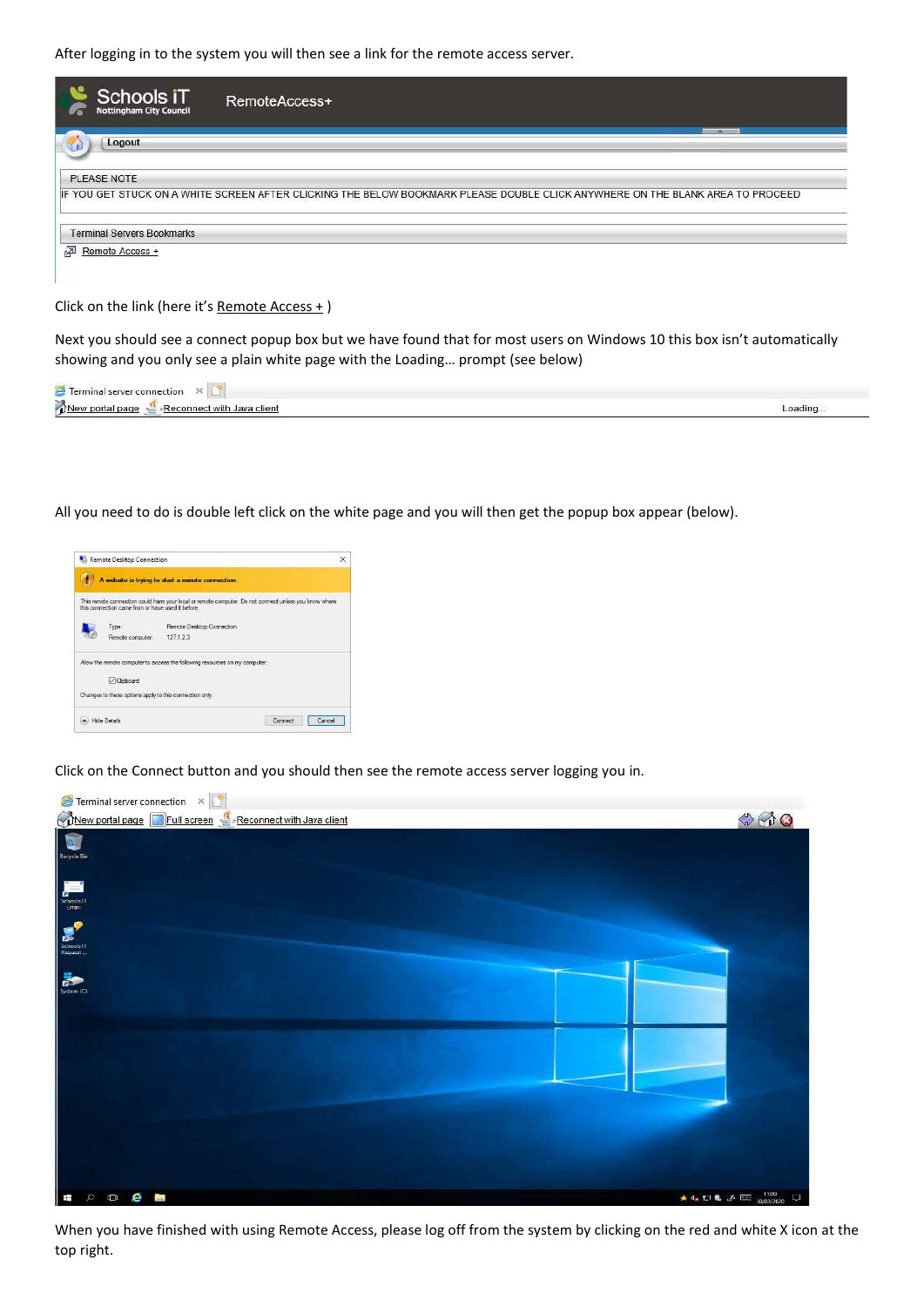These 2 steps will have been done on school staff laptops but have to do be done manually on home devices to work with Remote Access.

1. Install the Cisco ActiveX plugin. To do this click on the link at the right of the login page "Click here to install the client" (see below). Download and run this so it installs. It does require admin credentials but on a home PC you will be able to install this yourself. If this is not installed you will see a Java error message when you log in.



2. Add the site to Trusted Zones. For the remote access system to work from the browser we have to add the site to Trusted Zones. If this is not done you will just see a white screen after logging in. Here's how you can do this:

From Internet Explorer click on the COG icon (top right) and then select Internet options



Click on the Security tab and then select the Trusted sites (green tick) icon as below.



Click on the Sites button and it will then pre-fill the current site (https://ras.nottinghamschools.co.uk). Click on the Add button to add the site to Trusted sites (it will then appear in the websites list below).



Click the close button, then the OK button.